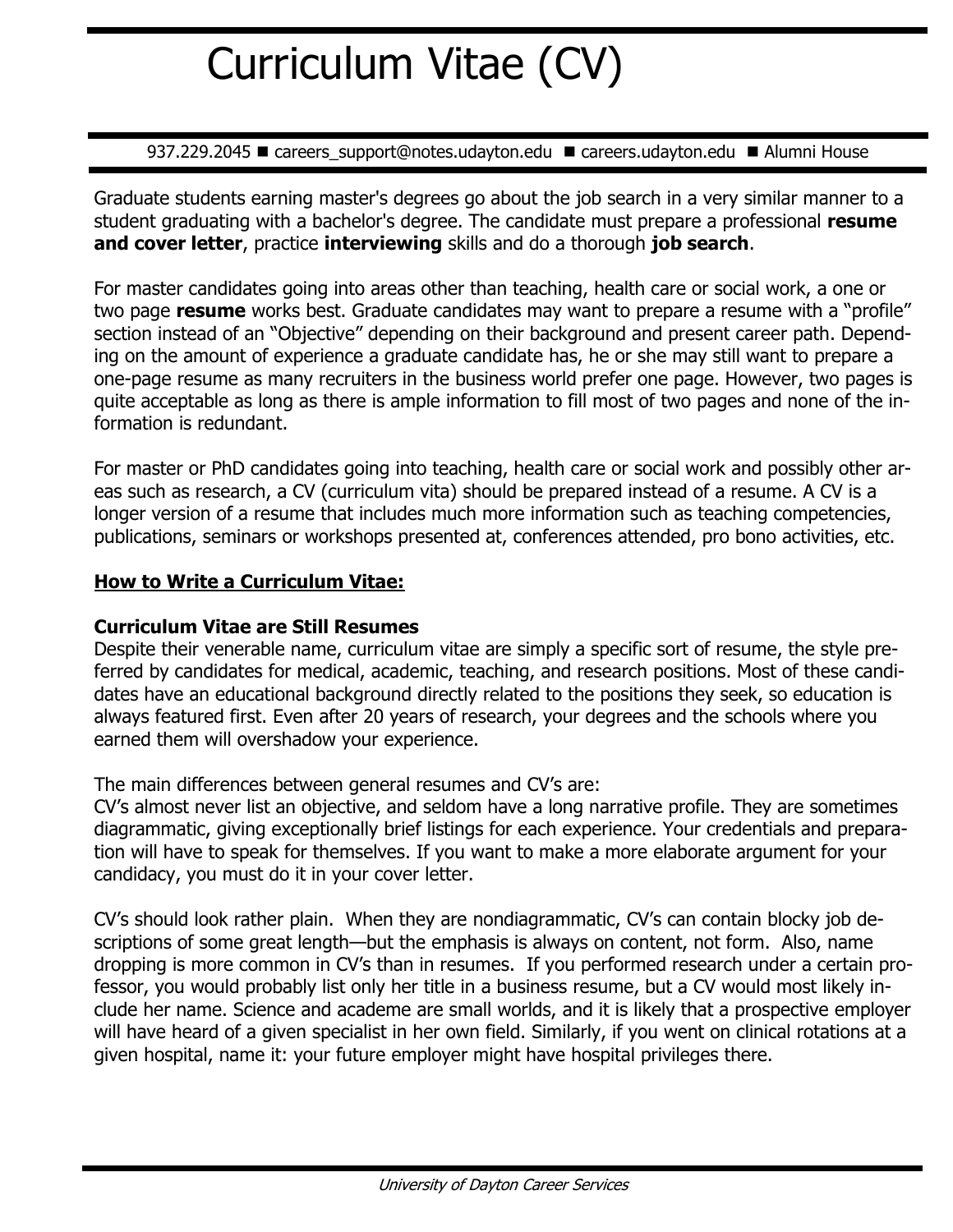Unlike resumes, CV's can run on for pages and pages. They should, however, be very neatly organized, with clear headings and distinct conceptual division, so that they can be skimmed as easily as a two-page resume.

In addition to the usual catalog of degrees and job histories, CV's often contain many more categories of information. Experience may be divided between headings for TEACHING and RESEARCH; education may be divided between DEGREES and CONTINUING EDUCATION or ADVANCED TRAIN-ING; publications may be divided into subcategories of BOOKS, ARTICLES, CONFERENCE PRESEN-TATIONS, ABSTRACTS, BOOK REVIEWS, and UNPUBLISHED PAPERS. How you organize this material determines its impact on your reader.

### **Scour Your Background for Evidence to Present**

As with technical resumes, employers get clues about your intelligence and focus from the way you organize and present your CV data. Your presentation will be judged largely on the number and nature of listings. Material that you may think of as irrelevant may end up clinching your presentation. If you gave fourteen lectures in the last year, don't say, "but that's obvious"—list them! Make them interesting!

When you have published dozens of books and journal articles you can afford to skip the obvious; when you are fresh out of school it is better to let the search committee know exactly what you have done and, by inference, what you can do. For example, citing your doctorate in nonverbal communication establishes your basic credentials, but listing lectures like the following is a much more effective way to give the search committee a feeling for who you are as a person and an intellectual:

#### Outside Lectures & Courses

Portland Bar Association

"The Total Argument" "Choosing Jurors: Consider the Nonverbal Evidence" "Nonverbal Communication in the courtroom: Whose Side Are You on, anyway?" "The Defense Attorney and Nonverbal Communication" "Prepping Your Client for Courtroom Appearances: You Never Get a Second Chance…"

University of California, Long Beach Department of Industrial Design "Proxemics" "Use of Space to Communicate"

University of California, Berkeley School of Architecture "Space and Power in Corporate America"

University of California, Los Angeles

Film School/Broadcast Communication Arts (joint presentation)

"Nonverbal Communication in Film and Television: Mastering the Total Message"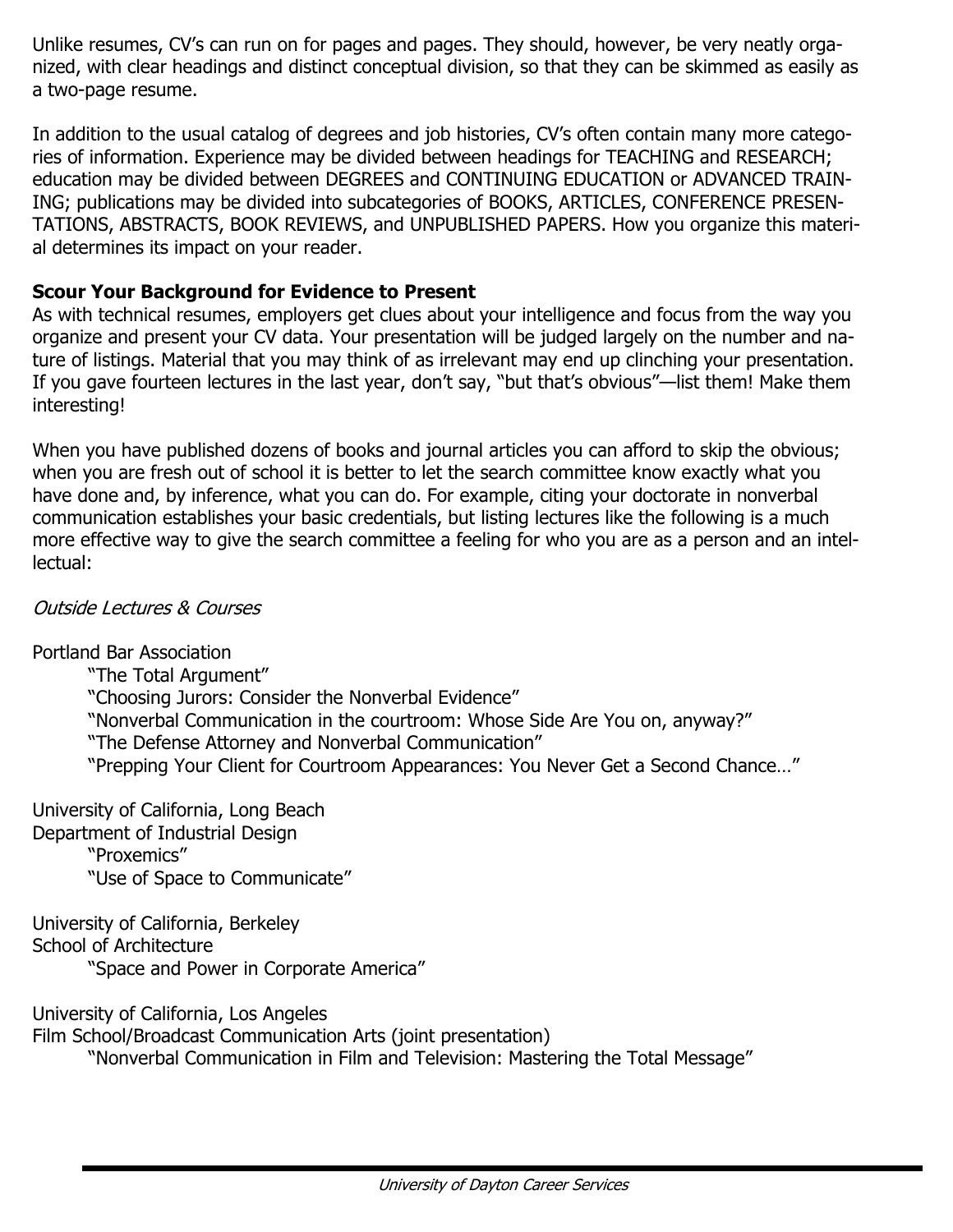As with any other resume, review your total universe of material before deciding what to include, what to feature, and what to omit. Review all potential data in the following categories:

| Degrees              | Study abroad        | Volunteer Experience    | Appointments      |
|----------------------|---------------------|-------------------------|-------------------|
| <b>Dissertations</b> | <b>Teaching</b>     | Service                 | Consulting        |
| <b>These</b>         | <b>Workshops</b>    | Languages               | Practica          |
| Pro bono             | <b>Clinics</b>      | Laboratory skills       | <b>Activities</b> |
| Continuing Ed.       | <b>Seminars</b>     | <b>Technical skills</b> | Sports            |
| Training             | Conferences         | Computer skills         | <b>Travel</b>     |
| Specialization       | Symposia            | Licenses                | Bibliography      |
| Expertise            | <b>Publications</b> | Credentials             | Addenda           |
| Profession           | <b>Translations</b> | <b>Honors</b>           | Assistantships    |
| <b>Interests</b>     | Presentations       | Scholarships            | Keywords          |
| Employment           | Papers              | <b>Fellowships</b>      | Lectures          |
| Research             | <b>Exhibitions</b>  | Grants                  | Committees        |
| Additional           | Academic/service/   | Honorary/professional/  | All other college |
| Class projects       | Performance awards  | Social affiliations     | <b>Studies</b>    |

After compiling this raw data, present your background in the most compelling order and format for your targeted reader.

One last note: Bibliographies longer than two pages, or any other category with more than two pages of information, should be separated out from the main bode of the CV. Of course, different disciplines have different protocols for bibliographic data and you will need to learn and follow those for your profession. Bibliographies used to be assembled in chronological order, so that the author could add new data to the bottom with a typewriter, but with the advent of computers, bibliographies should run in reverse chronological order like everything else (as a general rule).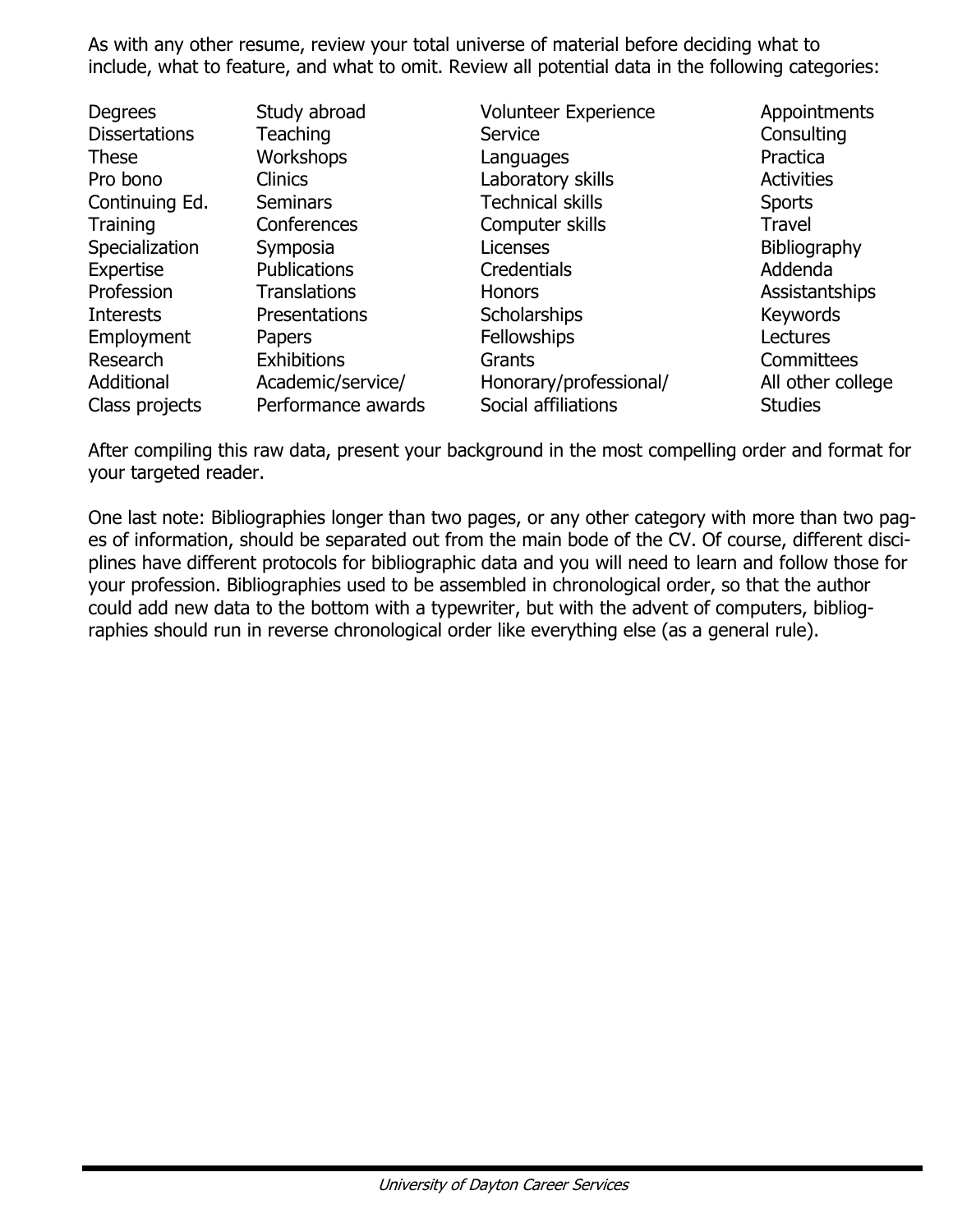# **Sally S. Student**

Office: Hall 1111, School of Education University of Dayton, Dayton, OH 45409 (937) 229-0000 Studentsal@udayton.edu Home: 5555 Main Street, Dayton, OH 45449 (937) 229-9999

## **OBJECTIVE:**

Assistant Professor, Educational Psychology

# **ACADEMIC PREPARATION:**

**Ph.D. in Education**, School of Education, University of Dayton, Dayton, OH, May 2008 Concentrations: Educational Psychology Dissertation: A Study of Topic Advisor: Dr. Don Donaldson

**M.A. in Education,** Faculty in Education, University of Dayton, Dayton, OH, May 2005 Concentrations: Educational Psychology, Language Development and Reading Thesis: Your Topic Thesis: Your Topic Advisor: Dr. James Jameson

**B.A. in Psychology,** University of Dayton, Dayton, OH, December 2003 Concentrations: Learning Theory, Psycholinguistics

# **RESEARCH SKILLS:**

- Utilized SPSS and SAS statistical programs extensively
- Survey and evaluation research techniques

# **LANGUAGES:**

- Fluent in English and French
- Can read some German and Spanish

# **PROFESSIONAL EXPERIENCE:**

**Supervisor of Teacher Education**,2007-present School of Education, University of Dayton, Dayton, OH -Supervised student teachers and interns working on multiple-subjects and special education teaching credentials **Instructor**, Summer Sessions, 2006-2007 School of Education, University of Dayton, Dayton, OH Course: The Exceptional Child **Teaching Assistant** , Spring 2006 Faculty in Education, University of Dayton Graduate School, Dayton, OH Courses: Advanced Statistics, Introduction to Learning Disabilities **Teaching Assistant** , Spring 2006 Faculty in Education, University of Dayton Graduate School, Dayton, OH Courses: Tests and Measurement, Casework in Educational Psychology **Research Assistant** , Fall 2004 Faculty in Education, University of Dayton Graduate School, Dayton, OH - Assisted Dr. Mary Mason on the Educational Psychology Project - Collected and analyzed survey data, using the SPSS program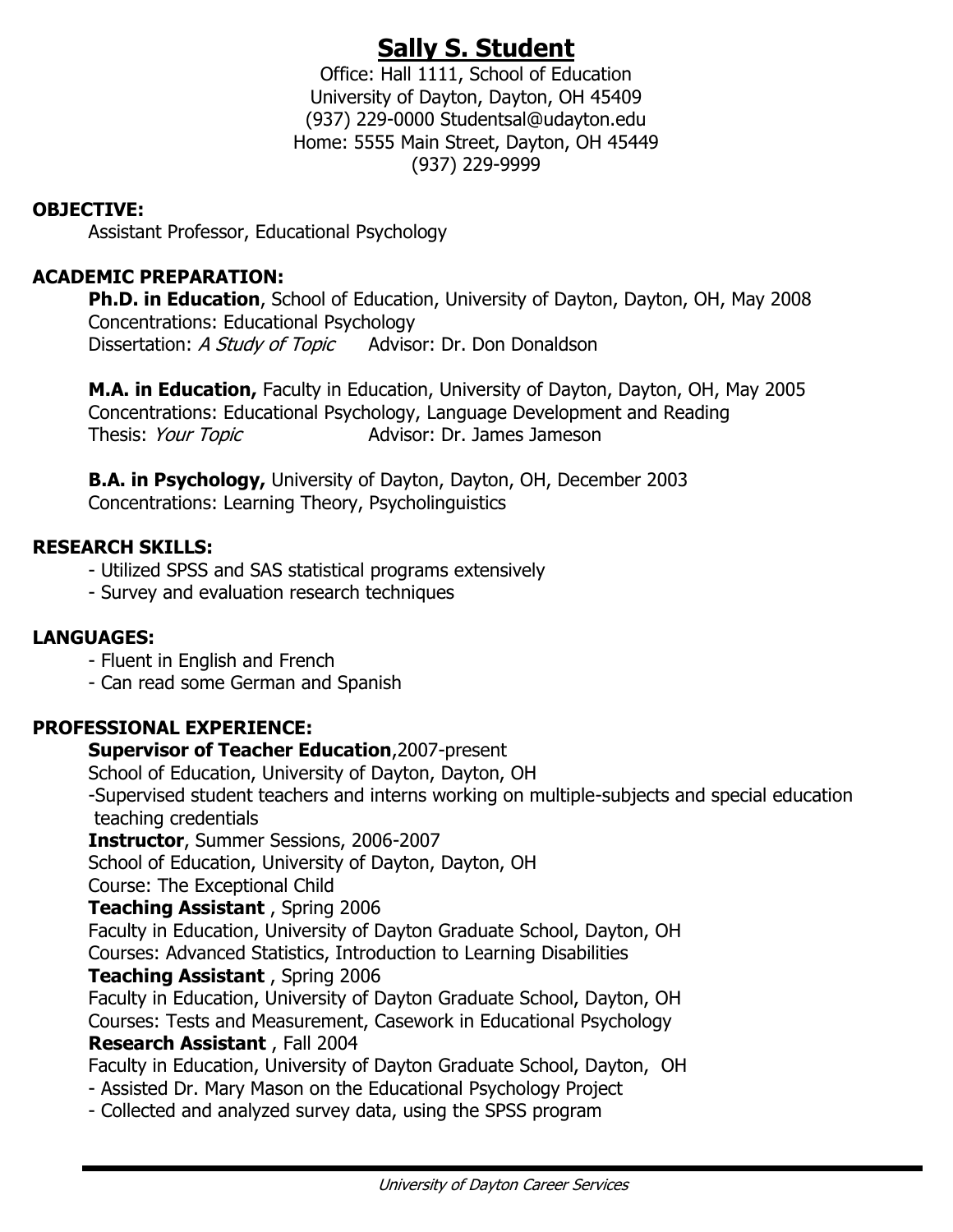#### **Public School Teacher**, 2004-2006

Dayton Public Schools, Dayton, OH Educational Psychology, Grades 8 and 12 **Peer Counselor**, 2003-2004 Developmental Disabilities Immersion Program University of Dayton, Dayton, OH

#### **PUBLICATIONS:**

Student, S.S. (2007), Title of Article. **Magazine,** 23(1), 986-989. Student, S.S. (2006), Title of Article. **Magazine,** 53(1), 17-20. Student, S.S. (2006), Book review of Title of Book (Author, Ed., City, OH: Publisher, 2005) in **Magazine** 135(4), April.

#### **RESEARCH SUBMITTED AND IN PREPARATION:**

- Title of Research
- Title of Research

#### **PAPERS PRESENTED AT CONFERENCES:**

Title. Presented at the Conference on Educational Psychology, Dayton, OH, 2007 Title. Presented at the XXth Annual Conference of the Wisconsin State Council for Educational Psychology, Columbus, OH, 2006

Title. Presented at the XXth Annual Conference of the Society for Educational Psychology, Columbus, OH, 2006

#### **CURRENT RESEARCH INTERESTS:**

A survey questionnaire and follow-up interview study of parents of GATE students to assess the need for parent support groups

#### **GRANTS RECEIVED:**

Ohio State Teacher Grant A Title. Awarded October 2007

#### **PROFESSIONAL MEMBERSHIPS:**

American Educational Research Association Midwest Consortium on Innovation in Teaching Society for Educational Psychology

#### **PROFESSIONAL SERVICE:**

- Vice President, Midwest Consortium on Innovation in Teaching, 2007

- Chair, University Relations Committee, Society for Educational Psychology, 2005-2006